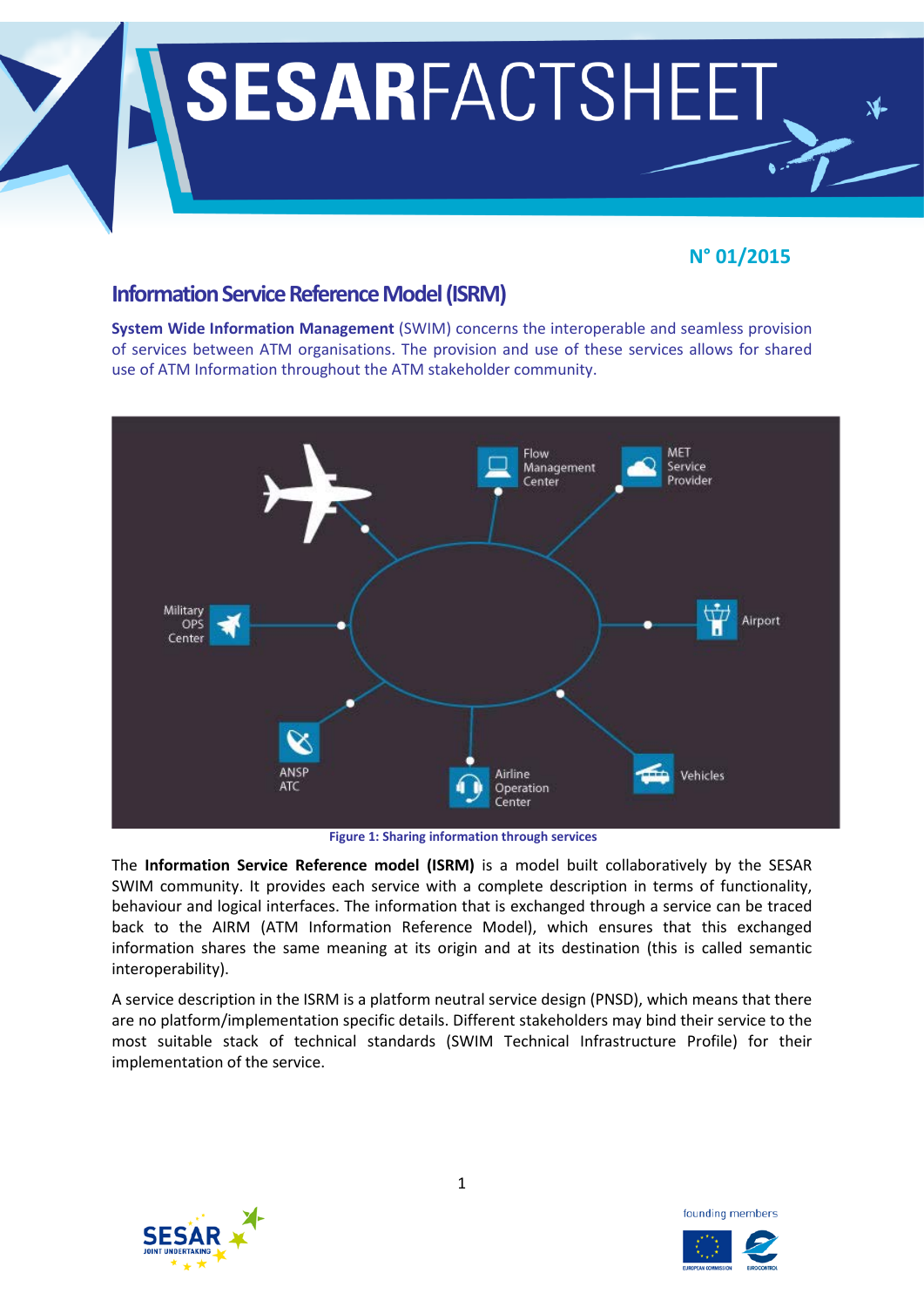# SESARFACTSHEET

# **What are the benefits of the ISRM?**

Service Orientation and ISRM in particular enable multiple implementations of services (by different stakeholders) based on the same logical service definition to share common scope, description of functionality, behaviour and semantics. This provides a reference service portfolio that helps to assure logical interoperability of service implementations by different providers, which again makes it easy for service consumers to use various providers for the same service. If necessary, it also allows for evolving the service implementation to new technologies, while maintaining the essential nature of the service, which is also important for backwards compatibility.

The ISRM comes with a set of rules in the form of a foundation rulebook that aims to ensure full compatibility with SESAR's European ATM Architecture (EATMA). These rules not only prescribe the traceability of service payload to the AIRM, but also require context diagrams in order to connect to the EATMA for views on actors, operational processes and states, as developed in SESAR. A service in the ISRM does indeed define functionality, behaviour and interfaces, but also ensures compatibility with SESAR's newly developed concepts through its foundation rulebook and the corresponding compliance criteria. In other words, the ISRM is fully aligned with the European ATM Architecture (EATMA) which is available through the European ATM Portal [\(www.eatmportal.eu/\)](http://www.eatmportal.eu/).

## **What does the ISRM "look" like?**

From a user perspective, the ISRM is presented in Service Portfolio and a set of Service Description Documents:

- **ISRM Service Portfolio:** The ISRM Service Portfolio is a high level summary of all available services in the ISRM. The portfolio also categorises the services so that the reader can find services based on different criteria e.g. alphabetical, related ATM capability, supported operational activity, providing technical system, information domain et**c.**
- **Service Description Documents (SDDs):** Documents containing textual and model descriptions of each service in an easily accessible format. This is what the technical implementation is assessed against when doing SWIM Compliance assessments.

The core of ISRM consists of the following components that are used and created by Service Architects when identifying and designing services:

- **Service Models**: These models are the logical (i.e. technology independent) representation of the ATM-specific services. They are presented as diagrams using a formal UML (Unified Modeling Language) notation according to a number of NAF (NATO Architecture Framework) views in line with EATMA within SESAR.
- **Service Taxonomy:** The hierarchical breakdowns to which the services are allocated.
- **Services Common Model Package:** Libraries of basic model building blocks which can be used by all contributors to the ISRM, thus facilitating basic consistence with all contributions.

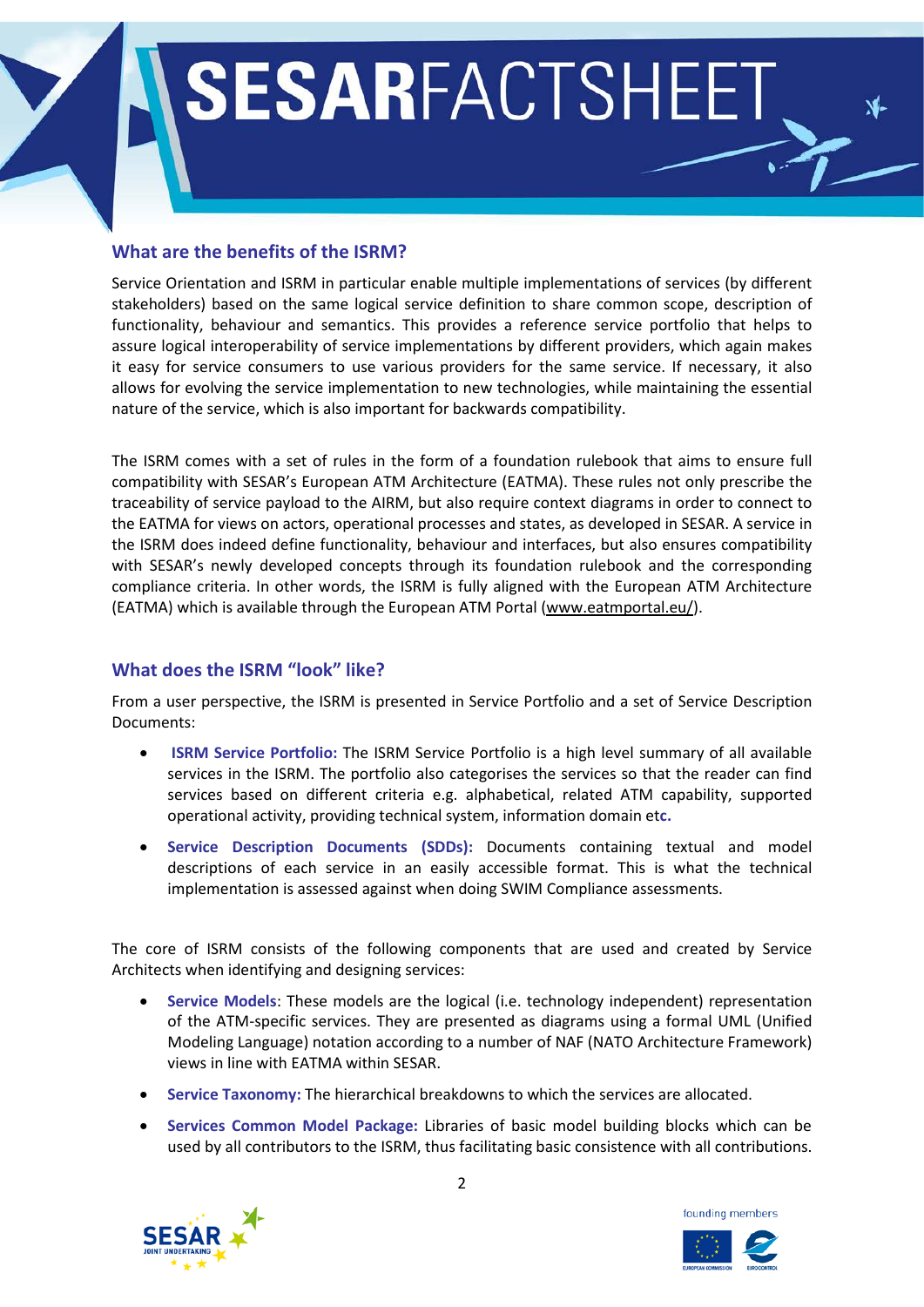

Besides the ISRM model itself, there are also supporting documents to be used for maintenance and further development of ISRM.



Figure 2: The ISRM Artefacts

• **ISRM Foundation Package:** Provides essential guidance and support for the creation of the ISRM. It includes a primer, rules and guidelines for modelling & verification and how to do model consolidation. The foundation ensures the quality of the service models.

#### **ISRM availability**

Intermediate releases of the ISRM, containing an increasing number of service definitions (SDDs) are being produced within the context of the SESAR programme. The final release of the ISRM will be the ISRM 2.0 and expected to be provided in May 2016.

#### **How does the ISRM contribute to SWIM?**

SWIM is about connecting the ATM World and sharing information in order to make decision processes between ATM actors more efficient and agile. In this perspective, the ISRM provides the logical description of the services to be implemented by systems and consumed over SWIM Infrastructure. When assessing the SWIM Compliance level (ready, compatible, compliant) of the implemented (physical) services according to the SWIM Compliance Framework the Technical Specification (TS) and the Service Technical Design Description (STDD) are checked against the logical service model as defined in the SDD. This will assure that all implementations of a particular service defined in the ISRM are logically interoperable. Transformations between different technical implementations of the service are then relatively straightforward. The ISRM will help to implement the SWIM-concept and moving from current "one-to-one" data exchanges to a net-centric